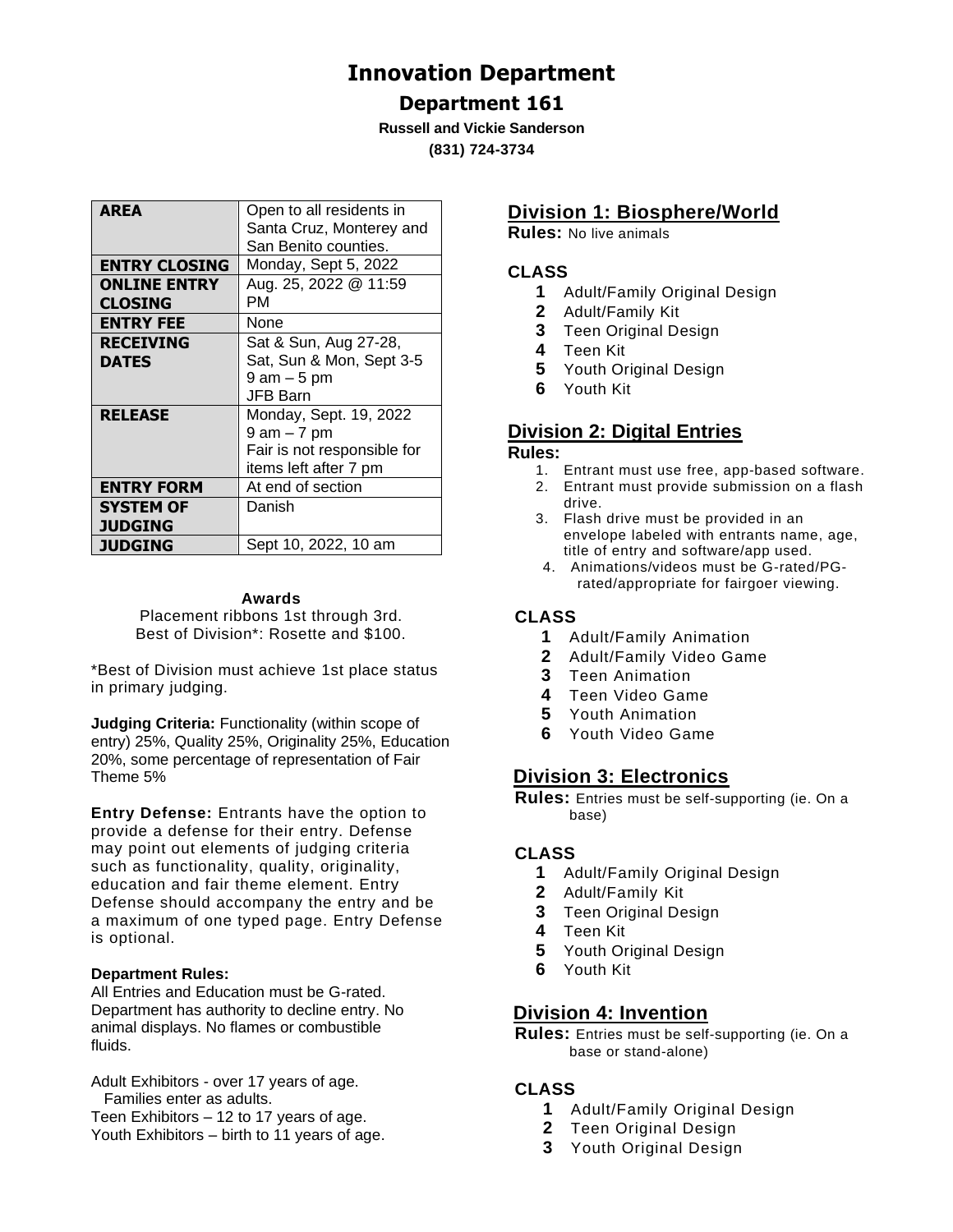# **Division 5: RePurpose**

*Changing one thing into another. Example: A can into a clock.*  **Rules:** Entries must be self-supporting

## **CLASS**

- **1** Adult/Family Original Design
- **2** Teen Original Design
- **3** Youth Original Design

# **Division 6: Restoration**

*Restoring an old item into a renewed state or a spin on original state*  **Rules:** Entries must be self-supporting

### **CLASS**

- **1** Adult/Family Restoration of Original Design
- **2** Adult/Family Spin-off of Original Design
- **3** Teen Restoration of Original Design
- **4** Teen Spin-off of Original Design
- **5** Youth Restoration of Original Design
- **6** Youth Spin-off of Original Design

# **Division 7: Robots**

**Rules:** Entries must be self-supporting. Entries cannot take over world.

### **CLASS**

- **1** Adult/Family Original Design
- **2** Adult/Family Kit
- **3** Teen Original Design
- **4** Teen Kit
- **5** Youth Original Design
- **6** Youth Kit

# **Division 8: Vehicles**

### **CLASS**

- **1** Adult/Family Original Design
- **2** Adult/Family Kit
- **3** Adult/Family Vehicle Part (e.g.: engine)
- **4** Teen Original Design
- **5** Teen Kit
- **6** Teen Vehicle Part (e.g.: engine)
- **7** Youth Original Design
- **8** Youth Kit
- **9** Youth Vehicle Part (e.g.: engine)

## **Division 9: Miscellaneous**

*Whatever doesn't fit in another division*

#### **CLASS**

- **1** Adult/Family Original Design
- **2** Adult/Family Kit
- **3** Teen Original Design
- **4** Teen Kit
- **5** Youth Original Design
- **6** Youth Kit

## **Division 10: 5-Gallon Bucket Competition**

Create a sculpture representing the Fair theme.

**Judging for contest:** American

**Prizes:** 1st place - \$50 2nd place - \$25 3rd place - \$10

All other sculptures will receive a participation ribbon.

#### **Rules:**

- 1. All items (not including tools to build) to create the sculpture must fit within the bucket prior to build.
- 2. Photo must be taken of bucket and items so judges can find items on sculpture.
- 3. At least 75% of items in picture must be present on finished sculpture.
- 4. Finished sculpture may or may not be painted.
- 5. Finished sculpture due during regular receiving days.

# **CLASS**

- **1** Adult/Family 5-Gallon Bucket **Sculpture**
- **2** Teen 5-Gallon Bucket Sculpture
- **3** Youth 5-Gallon Bucket Sculpture